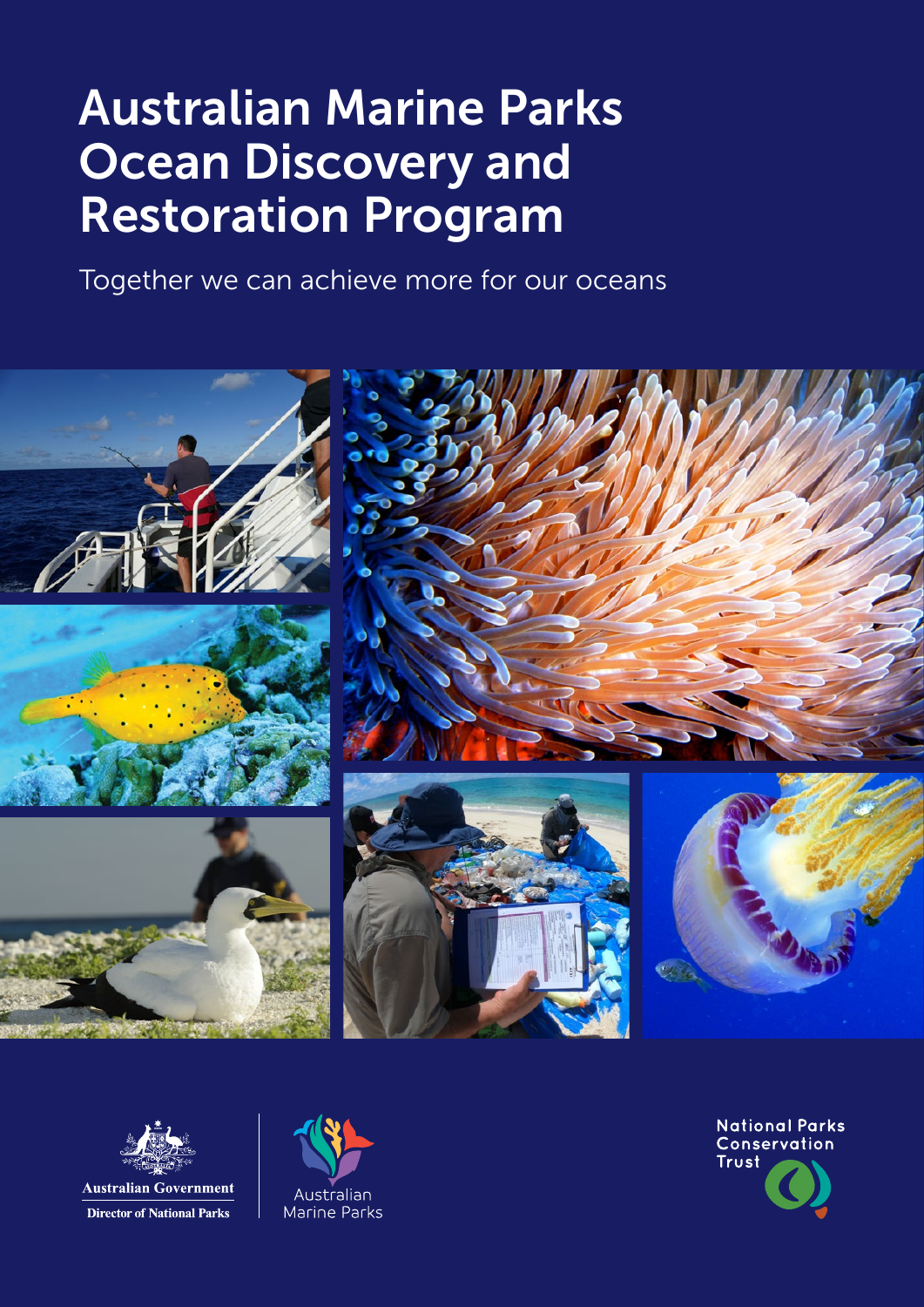Join us to start the conversation about unlocking opportunities that help us to sustainably manage our Australian Marine Parks estate.

Australia is surrounded by magnificent oceans and a marine environment that's the envy of the world.



Australian Marine Parks cover 37% of our oceans, with steps underway to increase coverage to 45% through new marine parks in the Indian Ocean Territories.

Around 75% of the Australian Marine Parks estate is unexplored.





Parks Australia manages **58 Australian Marine** Parks located within Commonwealth waters – over 5.5 kilometres from the coast.

Management of Sea Country with knowledge and cultures of Aboriginal and Torres Strait Islander peoples is integral to **improving** environmental outcomes.

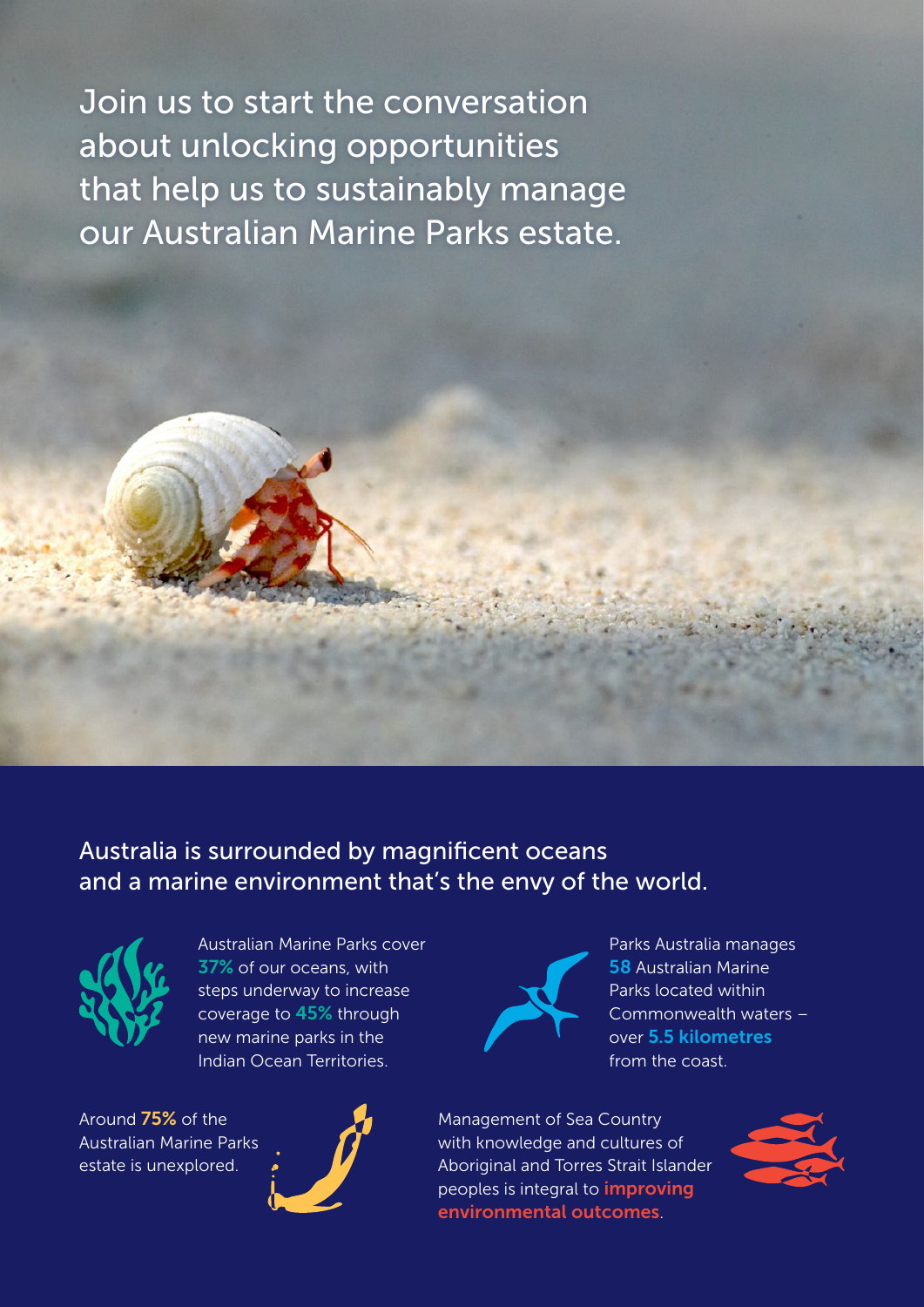The Australian Government has committed \$15m to co‑invest with partners to amplify nationally significant outcomes of ocean discovery and restoration across sectors. Collaborative partnerships will enable larger scale impact and project results including cutting edge science discoveries, protection of iconic threatened species populations, research and restoration of unique, fragile ecosystems.

The Director of National Parks invites you to partner with us to help sustainably manage Australia's oceans through practical actions that support oceans health, wealth, equity and knowledge. You have the opportunity to help protect some of the Earth's most unique and wild island and ocean environments in

Australian Marine Parks so they endure for generations to come.

The Director of National Parks' approach for this Program is collaborative – working together, we can achieve more. Our partnerships have the potential to realise ground-breaking conservation efforts through support for innovation, access to research vessels, expertise, and promotion and delivery of good ideas and on-ground outcomes.

The Director of National Parks would like to hear from partners enthusiastic about delivering projects that will kick-start nation-inspiring science discovery and restoration initiatives.

There two pathways that partners can follow to connect with their co-contribution:

- Parks Proposals projects identified as priorities by the Director of National Parks for delivery in Australian Marine Parks; and
- Partner Proposals projects partners identify as being consistent with the Project Criteria in the Partnership Call and the relevant Australian Marine Park management plan.